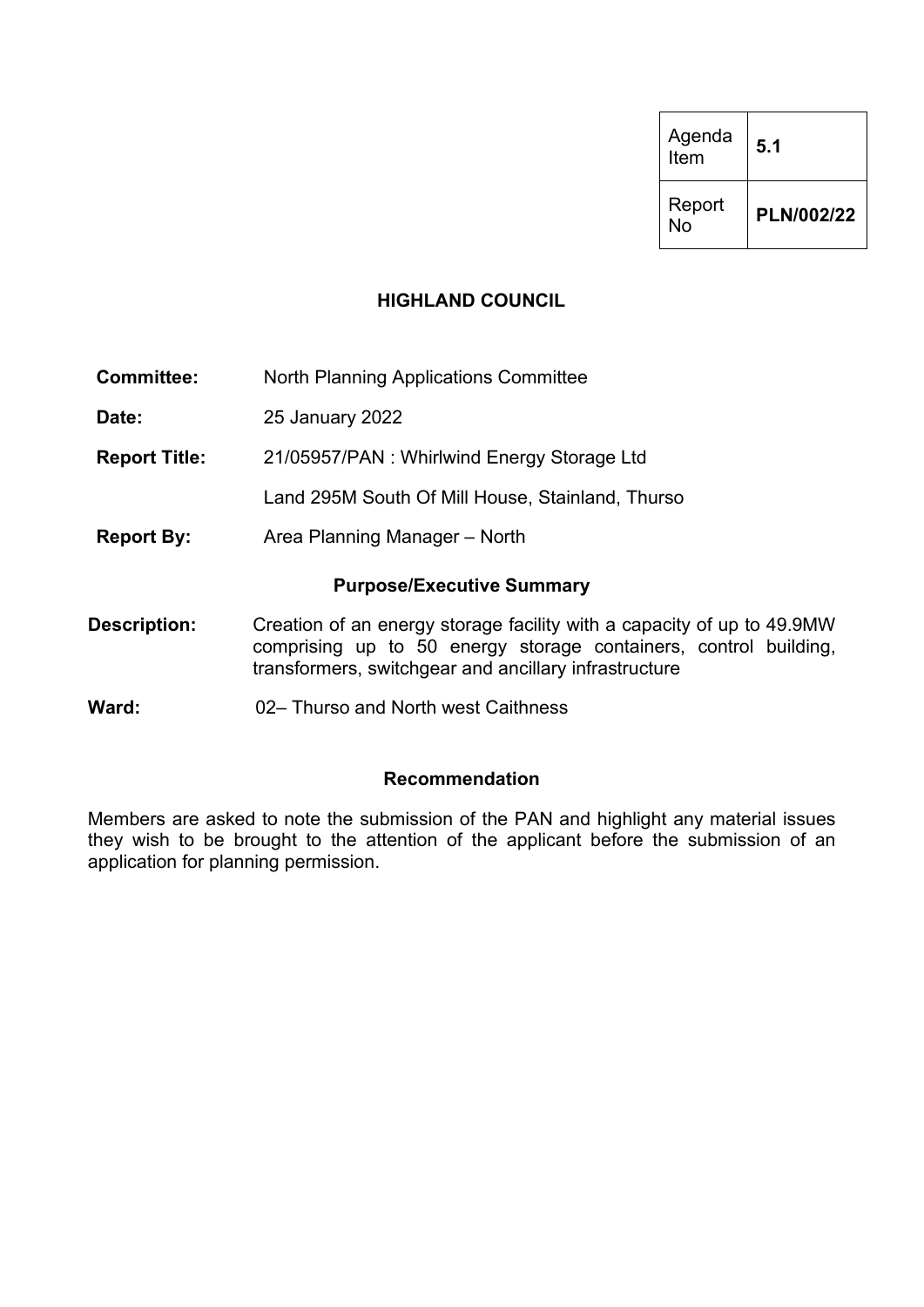# **1.0 BACKGROUND**

- 1.1 This report informs the Planning Applications Committee of the submission of the attached Proposal of Application Notice (PAN).
- 1.2 The submission of the PAN accords with the provisions of the Planning etc. (Scotland) Act 2006 and was made valid on 21 December 2021. The PAN is a statutory requirement for planning applications for major or national developments and must be lodged at least 12 weeks prior to the submission of a planning application. Members are asked to note this may form the basis of a subsequent planning application.
- 1.3 The submitted information attached includes:
	- Proposal of Application Notice (Application Form)
	- Location Plan
- 1.4 In line with Covid-19 public health advice and temporary modifications made to the Town and Country Planning (Development Management Procedure) (Scotland) Regulations 2013, the prospective developer proposes to undertake an online public consultation. This will take place on
	- Thursday the 20th of January 2022 between 4:00 pm and 7:00 pm
- 1.5 The consultation will take the form of a 'drop in' pre-application consultation event presentation using the 'Zoom' application and will be accessible via the following link: https://us02web.zoom.us/j/2272520580
- 1.6 The online consultation will be publicised and advertised in accordance with the appropriate statutory requirements with adverts to be placed within Caithness Courier at least ten working days before the consultation. The Planning Authority have also requested that a maildrop be undertaken by the applicant to make people aware of the proposed development. This should cover a minimum radius of 1.5 km from the proposed site. The PAN form also indicates that Castletown Community Council will be notified in line with statutory requirements.
- 1.7 The forthcoming application will require to be accompanied by a Pre-Application Consultation (PAC) report explaining the consultation undertaken, feedback received, and any resultant amendments made to the planning application.

## **2.0 DESCRIPTION OF PROPOSED DEVELOPMENT**

- 2.1 The PAN provides notice of the developer's intention to submit a planning application classified as a Major Development. The proposal comprises the creation of an electrical energy storage consisting of a compound containing up to 50 energy storage containers with an electrical control building, transformers and switchgear.
- 2.2 The project would store electrical energy when there is an excess of generation on the network, and then export this when required either by peaks in demand, or to cover generation outages. This balancing role which energy storage schemes provide on the electrical network is becoming important as generation from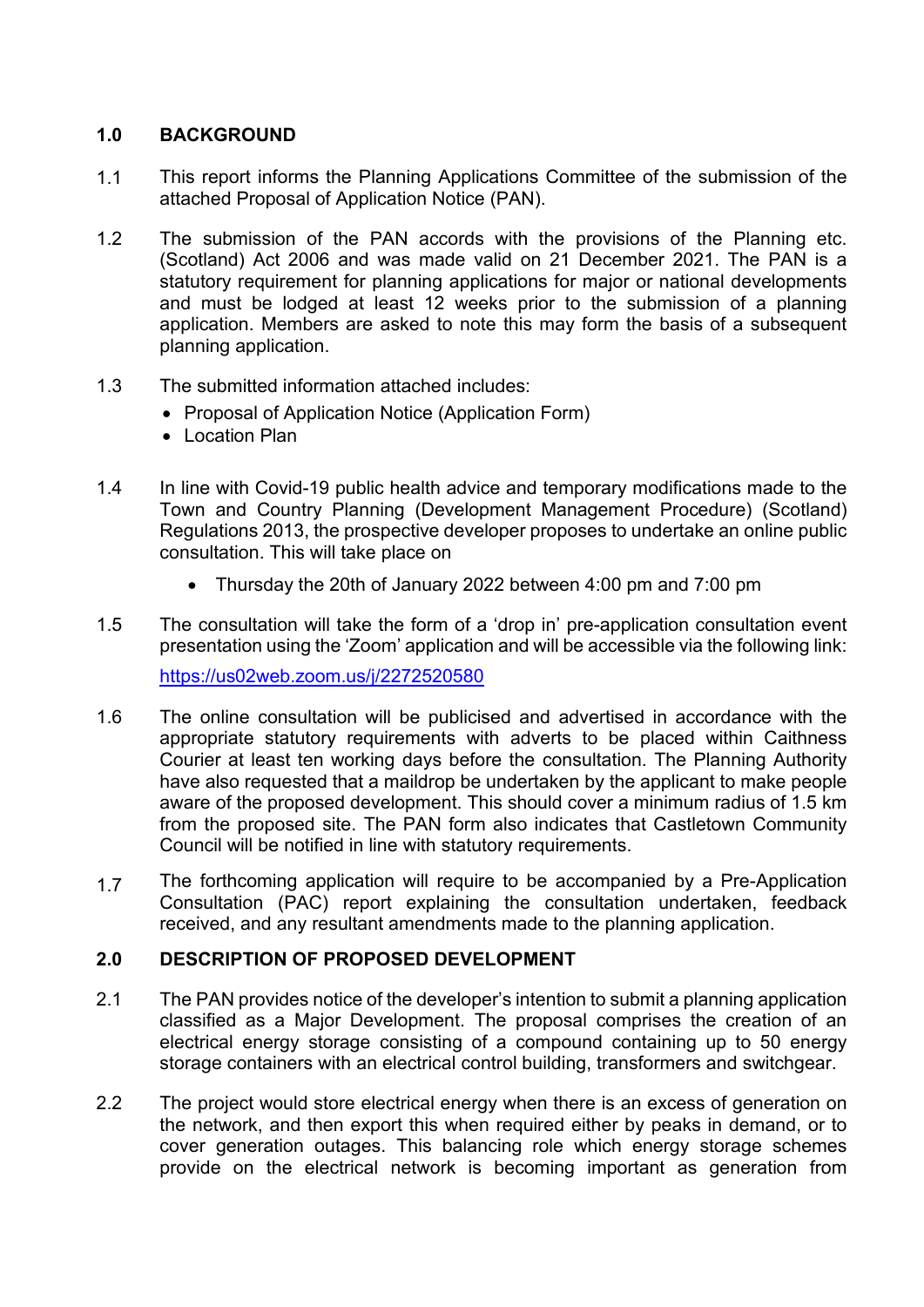renewable wind and solar power increases in line with the delivery of Scottish decarbonisation and renewable energy targets and such projects have a very important role in delivering this decarbonisation agenda.

- 2.3 The wider overhead line proposals are to be the subject of a separate application to the Scottish Government's Energy Consents Unit, under Section 37 of the Electricity Act 1989, the determination process for which requires further consultation with The Highland Council.
- 2.4 The applicant has not yet carried out formal Pre- Application Consultation with the Council.

## **3.0 SITE DESCRIPTION**

- 3.1 The PAN boundary comprises 10ha of grazing land located north of Upper Geiselittle and approximately 1.7 km to the south east of Thurso. The site lies to the east of the A9 that runs from Watten to Thurso. Two overhead electricity lines cross the western boundary of the site.
- 3.2 Immediately to the north of the site is Thurso substation. To the west, the site is bound by the A9 where the site would be accessed via a new access track. To the south, the site is bounded by a large open field. The topography of the site is generally rising in a south-easterly direction.
- 3.3 The site lies about 580m to the east of the River Thurso Special Area of Conservation (SAC) and (SSSI). Approximately 2.7km further to the north west of the site is located the Newlands of Geise Mire with designation of the Site of Scientific Special Interest (SSSI).
- 3.4 Some historic environment features are identified on the Council's Historic Environment Record in proximity of the site including Bainstown Scheduled Monument which is approximately 100m to the south east of the site.
- 3.5 The majority of the site is free from flood risk, with the exception of small low lying areas of pluvial surface water at the north east boundary of the site. Immediately outwith the proposed site boundary, there are indicative areas of fluvial flood risk in the 1 in 200 year scenario identified on the indicative flood risk maps produced by SEPA as the Burn of Stainland runs west-east to the north of the site.
- 3.6 The site lies within Farmed Lowland Plain Landscape Character Area as identified by NatureScot. It is not within any designated landscapes.

## **4.0 DEVELOPMENT PLAN**

The following policies are relevant to the assessment of the proposal:

## 4.1 **Highland Wide Local Development Plan (2012)**

- 28 Sustainable Design
- 29 Design Quality & Place-making
- 30 Physical Constrains
- 31- Developer Contributions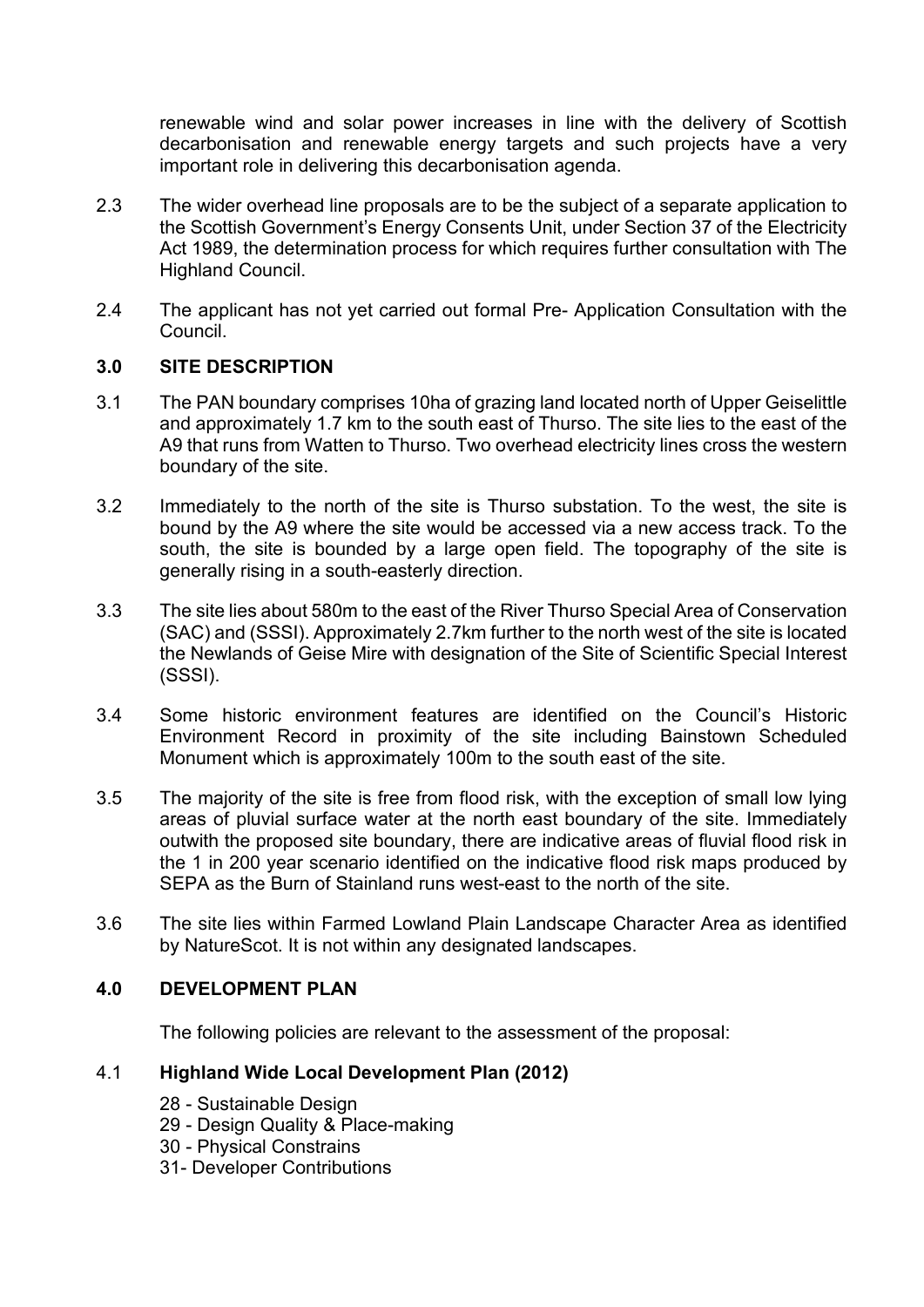- 36 Development in the Wider Countryside
- 55 Peat and Soils
- 56 Travel
- 57 Natural, Built & Cultural Heritage
- 58 Protected Species
- 59 Other Important Species
- 60 Other Important Habitats
- 61 Landscape
- 63 Water Environment
- 64 Flood Risk
- 66 Surface Water Drainage
- 67 Renewable Energy Developments
- 69 Electricity Transmission Infrastructure
- 72 Pollution
- 74 Green Networks
- 77 Public Access

# 4.2 **Caithness and Sutherland Local Development Plan (CaS) (2018)**

The site is not covered by any specific development allocation or safeguarding notation within the Caithness and Sutherland Local Development Plan.

# 4.3 **Highland Council Supplementary Guidance**

- Developer Contributions (Nov 2018)
- Flood Risk & Drainage Impact Assessment (Jan 2013)
- Green Networks (Jan 2013)
- Highland Historic Environment Strategy (Jan 2013)
- Highland's Statutorily Protected Species (Mar 2013)
- Physical Constraints (Mar 2013)
- Roads and Transport Guidelines for New Developments (May 2013)
- Standards for Archaeological Work (Mar 2012)
- Sustainable Design Guide (Jan 2013)

## 4.4 **Scottish Government Policy and Guidance**

- Scottish Planning Policy (Jun 2014 and as amended Dec 2020)
- National Planning Framework 3, NPF3 (Jun 2014) and consultive draft NPF4 (Nov 2021)
- Scotland's Energy Strategy Position Statement (Mar 2021)
- Scottish Energy Strategy (Dec 2017)
- 2020 Routemap for Renewable Energy (Jun 2011)
- Energy Efficient Scotland Route Map (May 2018)
- PAN 1/2013 Environmental Impact Assessment (Aug 2013)
- PAN 1/2021 Planning and Noise (Mar 2011)
- PAN 60 Planning for Natural Heritage (Jan 2008)
- PAN 68 Design Statements (Aug 2003)
- Historic Environment Policy for Scotland (Apr 2019)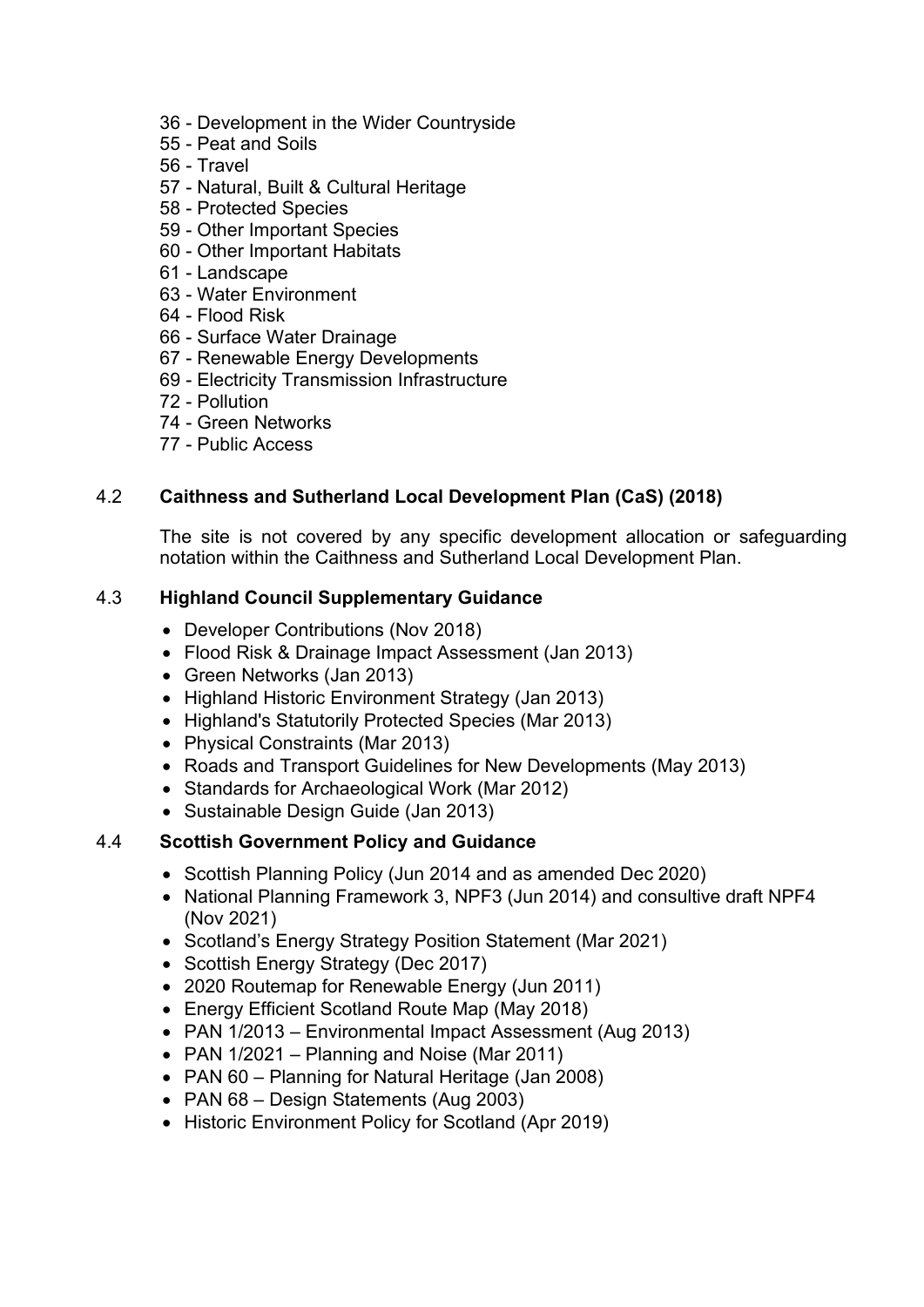# **5.0 POTENTIAL MATERIAL PLANNING CONSIDERATIONS**

- a) Development Plan and other planning policy
- b) Planning History;
- c) Noise;
- d) Design, Landscape and Visual Impact (including cumulative impacts);
- e) Roads and Transport;
- f) Natural Heritage including protected species, ornithology and designated sites;
- g) Built and Cultural Heritage;
- h) Soils and Peat;
- i) Economic Impact and Tourism;
- j) Outdoor Access and Recreation;
- k) Construction Impacts;
- l) Pollution;
- m) Decommissioning;
- n) Any Other Material Considerations Raised within Representations.

## **6.0 CONCLUSION**

6.1 The report presents the information submitted to date as part of the PAN. The policy considerations against which any future planning application will be considered have been summarised as well as the potential material planning considerations and key issues based on the information available to date. The list is not exhaustive and further matters may arise as and when a planning application is received and in the light of public representations and consultation responses.

## **7.0 IMPLICATIONS**

7.1 Not applicable.

# **8.0 RECOMMENDATION**

8.1 It is recommended the Committee notes the submission of the PAN and advises of any material issues it wishes to be brought to the applicant's attention.

| Designation:           | Area Planning Manager – North                                        |
|------------------------|----------------------------------------------------------------------|
| Author:                | Negar Maydanchi                                                      |
|                        | Background Papers: Documents referred to in report and in case file. |
| <b>Relevant Plans:</b> | Plan 1 – Proposal of Application Notice                              |
|                        | Plan 2 - Location Plan                                               |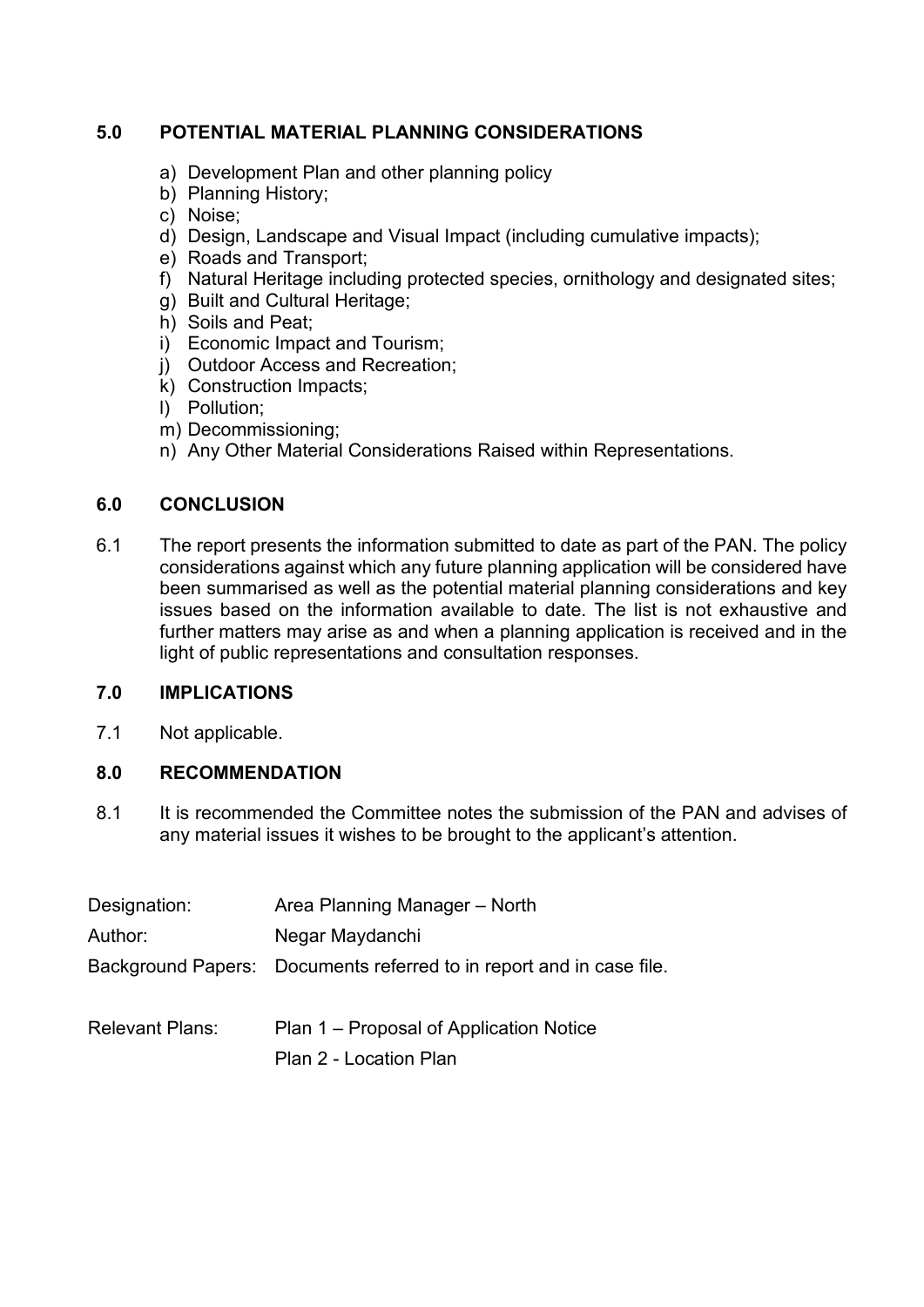

The Town and Country Planning (Scotland) Act 1997 as amended by the Planning Etc. (Scotland) Act 2006 Town and Country Planning (Development Management Procedure) (Scotland) Regulations 2008

**The Council will respond within 21 days of receiving the Notice. It will advise whether the proposed Pre-application Consultation is satisfactory or if additional notification and consultation above the statutory minimum is required. Please note that a planning application for this proposed development cannot be submitted less than 12 weeks from the date the Proposal of Application Notice is received by the Council and without the statutory consultation requirements having been undertaken. The planning application must be accompanied by a Pre-application consultation report.**

| Applicant | <b>Whirlwind Energy Storage Limited</b> | Agent    | Dan Grierson                       |
|-----------|-----------------------------------------|----------|------------------------------------|
| Address.  | The Media Centre,                       | Address. | The Energy Workshop                |
|           | 7 Northumberland Street,                |          | The Media Centre                   |
|           | Huddersfield, HD1 RL                    |          | 7 Northumberland Street            |
|           |                                         |          | Huddersfield, HD1 1RL              |
| Phone     |                                         | Phone:   | 07545336960                        |
| E-mail    |                                         |          | E-mail:dan@theenergyworkshop.co.uk |

#### **Address or Location of Proposed Development**

Land immediately to the east of the A9, north of Upper Geiselittle approximately 2km to the south of Thurso. It is envisaged that the energy storage unit would be located in the eastern part of the area indicated on the attached plans, to minimise it's visibility from the A9.

#### **Description of Development**

The creation of an electrical energy storage facility consisting of a compound containing up to 50 energy storage containers. The site would also include an electrical control building, transformers and associated switchgear. The site would have an inner enclosure consisting of 3m tall security fencing, with a significant area of planted native tree belts and bunding outwith this fence. The latter would be designed to complement the existing landscape character and would utilise appropriate native species. Habitat enhancements will also be undertaken in all other undeveloped parts of the site with the aim of delivering a net biodiversity gain.

The site would be equipped with motion-sensitive lighting to serve visitors and would have no permanent lighting.

The project would occupy an area not exceeding 2 hectares and the developed part of the site would, it is envisaged, occupy an area of circa 0.6ha.

The site would be accessed from the A9 via a new access track. Once operational the site would be operated remotely and would generate very low levels of traffic, consisting of occasional visits by a car or light van.

Plans of the site plans are appended.